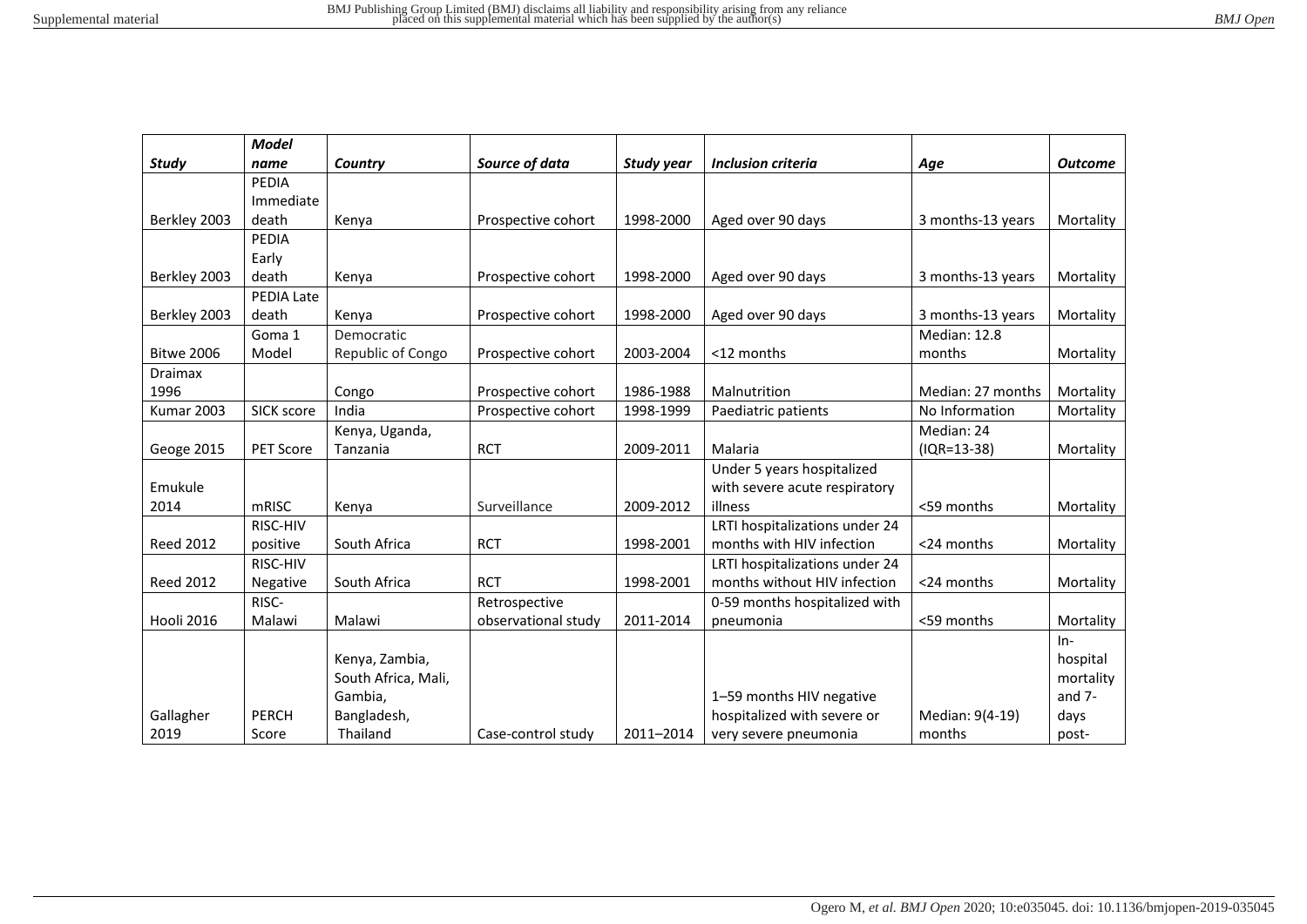|                 |                   |                     |                     |           |                              |                     | discharge |
|-----------------|-------------------|---------------------|---------------------|-----------|------------------------------|---------------------|-----------|
|                 |                   |                     |                     |           |                              |                     | mortality |
|                 |                   | Gambia, Malawi,     |                     |           | Hospitalized children with   |                     |           |
| Helbok 2009     | LOD score         | Kenya, Ghana, Gabon | Prospective cohort  | 2000-2005 | severe malaria               | 28(0-180)           | Mortality |
| Erdman 2011     |                   |                     | Retrospective       |           |                              |                     |           |
| (Logistic       | <b>Biomarker</b>  |                     | nested case-control |           |                              |                     |           |
| regression)     | score             | Uganda              | study               | 2007-2009 | 6 months - 12 years          | 6 months - 12 years | Mortality |
| Erdman 2011     |                   |                     | Retrospective       |           |                              |                     |           |
| (Classification |                   |                     | nested case-control |           |                              |                     |           |
| tree)           |                   | Uganda              | study               | 2007-2009 | 6 months - 12 years          | 6 months - 12 years | Mortality |
| Lowlaavar       |                   |                     | Prospective         |           | 6-60 months admitted with    | Median 18.2 (IQR    |           |
| 2016            | Model 1           | Uganda              | observational study | 2012-2013 | infectious illness           | 11.9-33.1) months   | Mortality |
| Lowlaavar       |                   |                     | Prospective         |           | 6-60 months admitted with    | Median 18.2 (IQR    |           |
| 2016            | Model 2           | Uganda              | observational study | 2012-2013 | infectious illness           | 11.9-33.1) months   | Mortality |
| Lowlaavar       |                   |                     | Prospective         |           | 6-60 months admitted with    | Median 18.2 (IQR    |           |
| 2016            | Model 3           | Uganda              | observational study | 2012-2013 | infectious illness           | 11.9-33.1) months   | Mortality |
| Mpimbaza        |                   |                     |                     |           |                              | 18 months (IQR 9-   |           |
| 2015            |                   | Uganda              | Surveillance        | 2010-2013 | General paediatrics          | 36)                 | Mortality |
|                 |                   |                     |                     |           | age <15 years on the acute   |                     |           |
| Olson 2013      | <b>ITAT score</b> | Malawi              | Nested case-control | 2010-2011 | care and malnutrition wards  | $≤15$ years         | Mortality |
|                 |                   |                     |                     |           | 0-18 years patients admitted |                     |           |
| Rosman 2019     | <b>PEWS-RL</b>    | Rwanda              | Case-control study  | 2016-2017 | to pediatric department      | 0-18 years          | Mortality |

| Studv        | Sample size | Number of<br>outcome events | Missing data<br>handlina | Number of<br>participants with<br>missing data<br>reported? | <b>Regression method</b> | Were model<br>assumptions<br>verified |
|--------------|-------------|-----------------------------|--------------------------|-------------------------------------------------------------|--------------------------|---------------------------------------|
|              |             |                             |                          |                                                             | Spiegelhalter/Knill-     |                                       |
| Berkley 2003 | 429         | 60                          | No Information           | No Information                                              | Jones method             | Yes                                   |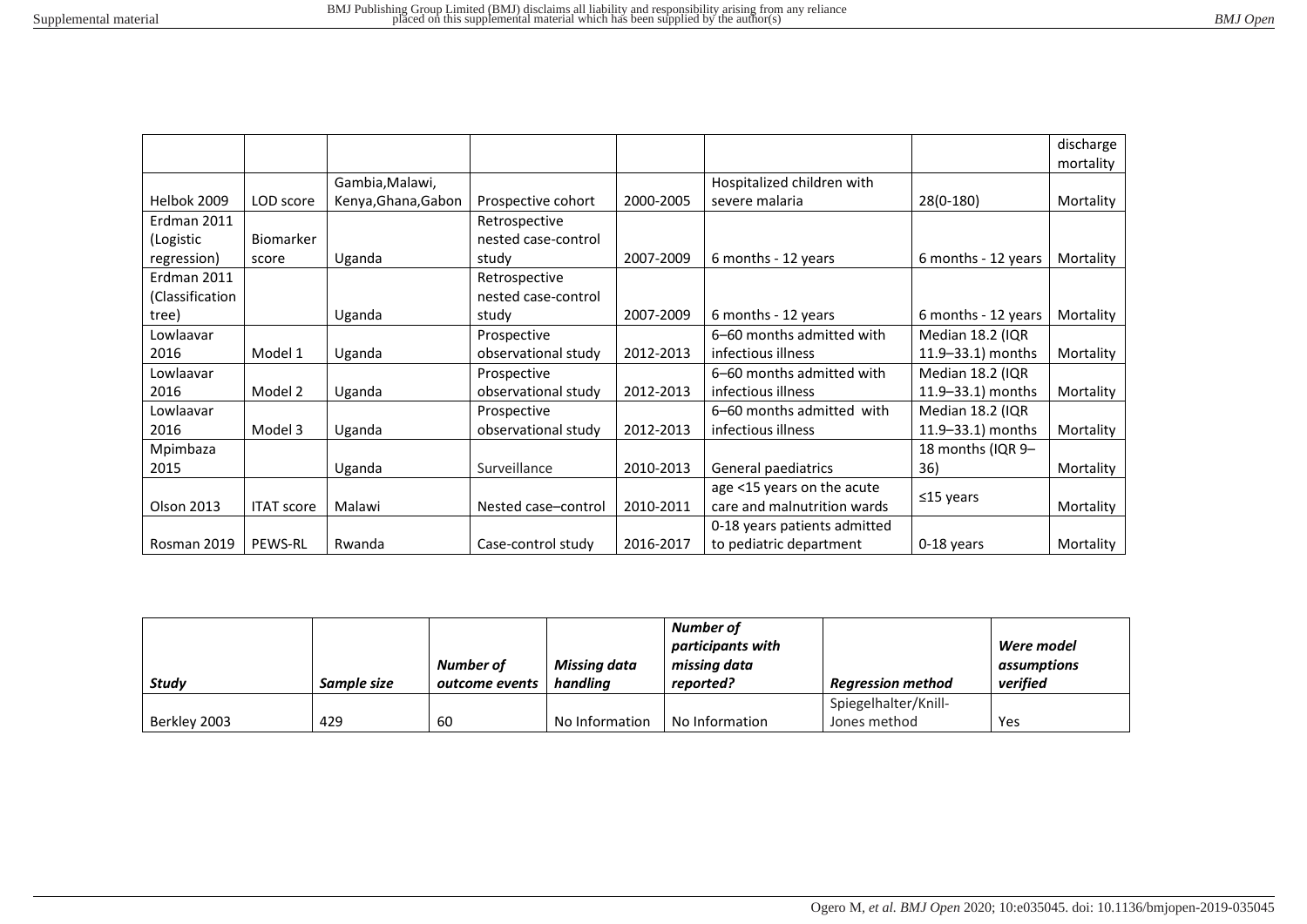| BMJ Open |  |
|----------|--|
|----------|--|

|                       |       |      |                |                | Spiegelhalter/Knill-       |                |
|-----------------------|-------|------|----------------|----------------|----------------------------|----------------|
| Berkley 2003          | 439   | 193  | No Information | No Information | Jones method               | Yes            |
|                       |       |      |                |                | Spiegelhalter/Knill-       |                |
| Berkley 2003          | 436   | 183  | No Information | No Information | Jones method               | Yes            |
| <b>Bitwe 2006</b>     | 414   | 66   | No Information | No Information | Logistic regression        | Yes            |
| Draimax 1996          | 1129  | 196  | No Information | No Information | Logistic regression        | No Information |
| <b>Kumar 2003</b>     | 1099  | 44   | No Information | No Information | Logistic regression        | No Information |
|                       |       |      | Complete case  |                | Cox proportional           |                |
| Geoge 2015            | 3170  | 315  | analyses       | Yes            | hazards regression         | No Information |
|                       |       |      | Complete case  |                |                            |                |
| Emukule 2014          | 3581  | 218  | analyses       | No Information | Logistic regression        | Yes            |
|                       |       |      | Complete case  |                |                            |                |
| <b>Reed 2012</b>      | 1502  | 265  | analyses       | No Information | Logistic regression        | No Information |
|                       |       |      | Complete case  |                |                            |                |
| <b>Reed 2012</b>      | 2646  | 33   | analyses       | No Information | Logistic regression        | No Information |
|                       |       |      | Multiple       |                |                            |                |
| <b>Hooli 2016</b>     | 14665 | 464  | imputation     | Yes            | Logistic regression        | Yes            |
|                       |       |      | Complete case  |                |                            |                |
| Gallagher 2019        | 1802  | 120  | analyses       | No Information | Logistic regression        | No Information |
|                       |       |      | Complete case  |                |                            |                |
| Helbok 2009           | 23980 | 1004 | analyses       | Yes            | Logistic regression        | No Information |
| Erdman 2011 (Logistic |       |      | No missing     |                |                            |                |
| regression)           | 103   | 23   | values         | Yes            | Logistic regression        | Yes            |
| Erdman 2011           |       |      | No missing     |                |                            |                |
| (Classification tree) | 103   | 23   | values         | Yes            | <b>Classification tree</b> | No Information |
|                       |       |      | Multiple       |                |                            |                |
| Lowlaavar 2016        | 1307  | 65   | imputation     | No Information | Logistic regression        | No Information |
|                       |       |      | Multiple       |                |                            |                |
| Lowlaavar 2016        | 1307  | 65   | imputation     | No Information | Logistic regression        | No Information |
|                       |       |      | Multiple       |                |                            |                |
| Lowlaavar 2016        | 1307  | 65   | imputation     | No Information | Logistic regression        | No Information |
|                       |       |      |                |                |                            |                |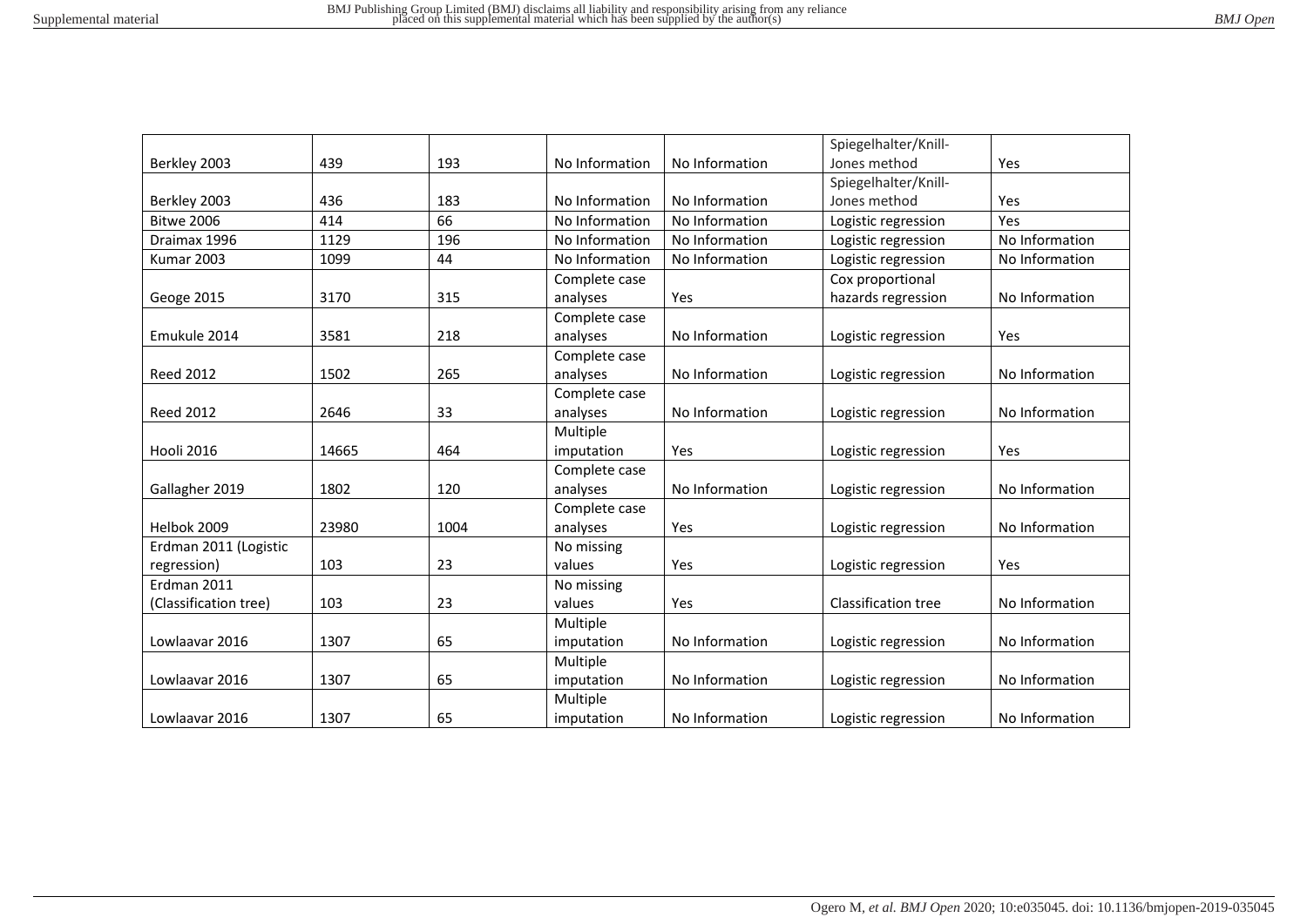|               |       |      | Complete case |                |                     |                |
|---------------|-------|------|---------------|----------------|---------------------|----------------|
| Mpimbaza 2015 | 50249 | 1742 | analyses      | Yes            | Logistic regression | No Information |
|               |       |      | Single        |                |                     |                |
| Olson 2013    | 1606  | 54   | imputation    | Yes            | Logistic regression | Yes            |
|               |       |      | Complete case |                |                     |                |
| Rosman 2019   | 168   | 57   | analyses      | No Information | Logistic regression | No Information |

|                   |                            | Was a shrinkage method |                           |                          |
|-------------------|----------------------------|------------------------|---------------------------|--------------------------|
| Study             | <b>Predictor selection</b> | used                   | <b>Calibration method</b> | <b>Discrimination</b>    |
| Berkley 2003      | Univariate                 | No Information         | No Information            | $0.93(0.92 - 0.94)$      |
| Berkley 2003      | Univariate                 | No Information         | No Information            | $0.82(0.80 - 0.83)$      |
| Berkley 2003      | Univariate                 | No Information         | No Information            | $0.82(0.81 - 0.84)$      |
| <b>Bitwe 2006</b> | Univariate & Stepwise      | No Information         | Yes                       | $0.83(0.78-0.88)$        |
| Draimax 1996      | A priori                   | No Information         | No Information            | 0.85(No information)     |
|                   | Univariate( but included   |                        |                           |                          |
|                   | all variables in final     |                        |                           |                          |
| <b>Kumar 2003</b> | model)                     | No Information         | No Information            | 0.89                     |
|                   |                            |                        | Hosmer-Lemeshow test,     | $0.82(0.77 - 0.87)$      |
| Geoge 2015        | A priori                   | No Information         | $P = 0.30$                |                          |
| Emukule 2014      | Univariate                 | <b>Yes</b>             | Calibration plot          | 0.85                     |
|                   |                            |                        | Hosmer-Lemeshow test,     |                          |
| <b>Reed 2012</b>  | Univariate                 | No Information         | $P = 0.95$                | 0.78                     |
|                   |                            |                        | Hosmer-Lemeshow test,     |                          |
| <b>Reed 2012</b>  | Univariate                 | No Information         | $P = 0.87$                | 0.92                     |
| <b>Hooli 2016</b> | A priori                   | No Information         | Risk predictiveness curve | 0.79 (95% CI: 0.76±0.82) |
| Gallagher 2019    | Univariate                 | No Information         | Calibration plot          | 0.84(No Information)     |
|                   | Forward & backward         |                        |                           |                          |
| Helbok 2009       | Stepwise                   | No Information         | No Information            | $80(79 - 82)$            |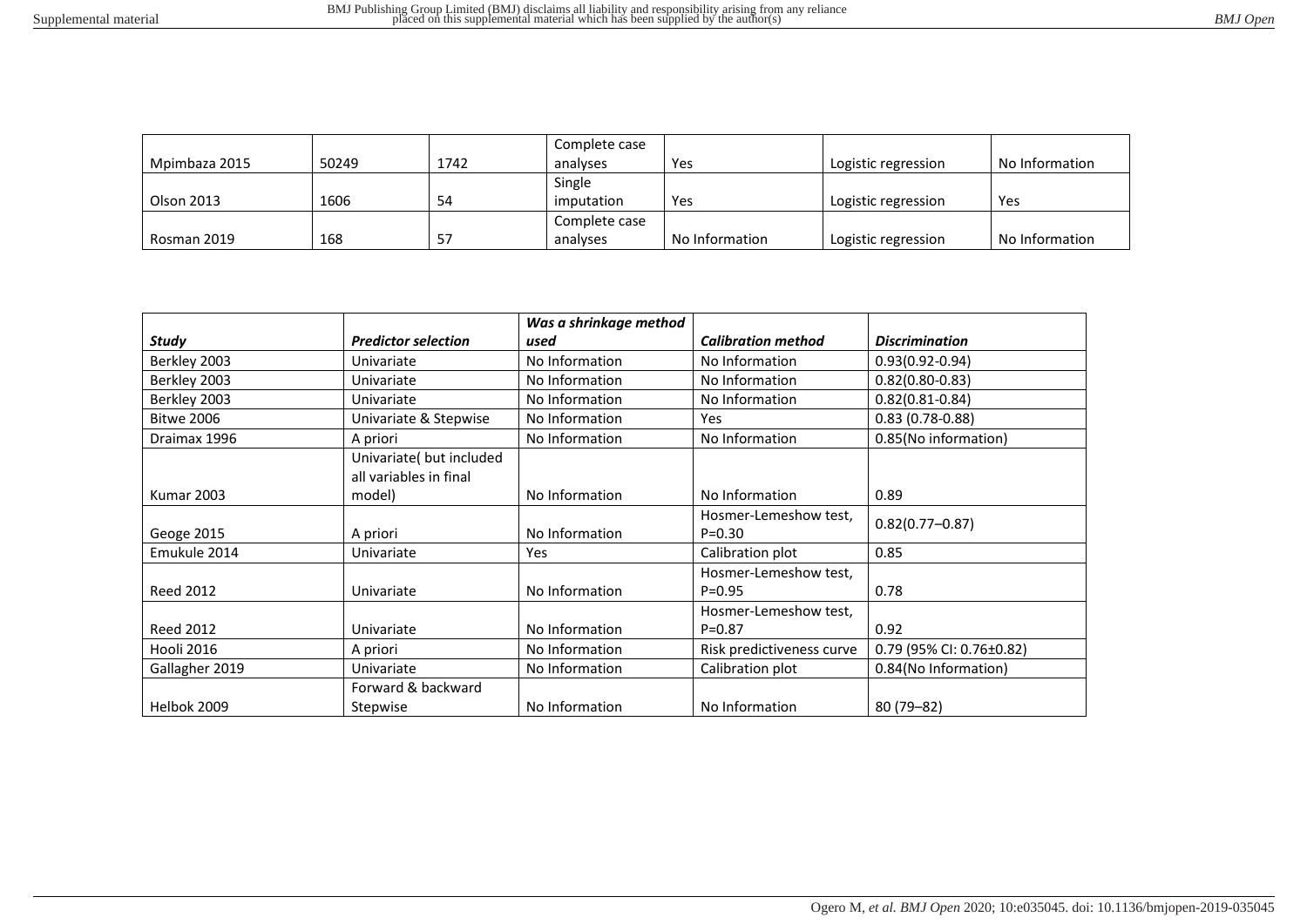|                             |                       |                | Hosmer-Lemeshow test  |                          |
|-----------------------------|-----------------------|----------------|-----------------------|--------------------------|
| Erdman 2011 (Logistic       |                       |                | and calibration slope |                          |
| regression)                 | Univariate            | No Information | analysis              | $0.96(0.90 - 0.99)$      |
| Erdman 2011 (Classification |                       |                |                       |                          |
| tree)                       | No Information        | No Information | No Information        | No Information           |
| Lowlaavar 2016              | Univariate & Stepwise | No Information | No Information        | $0.85(0.80 - 0.89)$      |
| Lowlaavar 2016              | Univariate & Stepwise | No Information | No Information        | $0.84(0.79 - 0.89)$      |
| Lowlaavar 2016              | Univariate & Stepwise | No Information | No Information        | $0.82(0.72 - 0.91)$      |
| Mpimbaza 2015               | <b>Backward</b>       | No Information | General paediatrics   | 0.76(No information)     |
| Olson 2013                  | Univariate            | No Information | No Information        | 0.76(No information)     |
| Rosman 2019                 | Univariate            | No Information | No Information        | 0.96 (95% CI 0.93-0.99). |

| Study             | <b>Classification measures reported</b>                                                                          | <b>Method used for</b><br>internal validation | External<br>validation | Was a<br>simplified<br>model<br>presented | Were coefficients<br>(including intercept)<br>of the regression<br>model presented |
|-------------------|------------------------------------------------------------------------------------------------------------------|-----------------------------------------------|------------------------|-------------------------------------------|------------------------------------------------------------------------------------|
| Berkley 2003      | No Information                                                                                                   | Separate dataset                              | Yes                    | Yes                                       | <b>NA</b>                                                                          |
| Berkley 2003      | No Information                                                                                                   | Separate dataset                              | <b>Yes</b>             | Yes                                       | <b>NA</b>                                                                          |
| Berkley 2003      | No Information                                                                                                   | Separate dataset                              | <b>Yes</b>             | Yes                                       | <b>NA</b>                                                                          |
| <b>Bitwe 2006</b> | No Information                                                                                                   | No Information                                | No.                    | Yes                                       | No.                                                                                |
| Draimax 1996      | Positive predictive values 40% and negative<br>predictive value of 97.9%                                         | Separate dataset                              | No.                    | Yes                                       | No.                                                                                |
| <b>Kumar 2003</b> | Maximum discrimination was observed at a<br>score of 2.5 with a sensitivity of 84.1% and of<br>specificity 82.2% | No Information                                | <b>Yes</b>             | Yes                                       | No.                                                                                |
| Geoge 2015        | No Information                                                                                                   | Separate dataset                              | No.                    | Yes                                       | No                                                                                 |
| Emukule 2014      | A score of >6 has a sensitivity of 1.8% and<br>specificity 99.9%                                                 | <b>Bootstrapping</b>                          | Yes                    | Yes                                       | No.                                                                                |
| <b>Reed 2012</b>  | Score of 7 has a sensitivity of 4% and specificity<br>of 99%                                                     | <b>Bootstrapping</b>                          | No.                    | Yes                                       | No.                                                                                |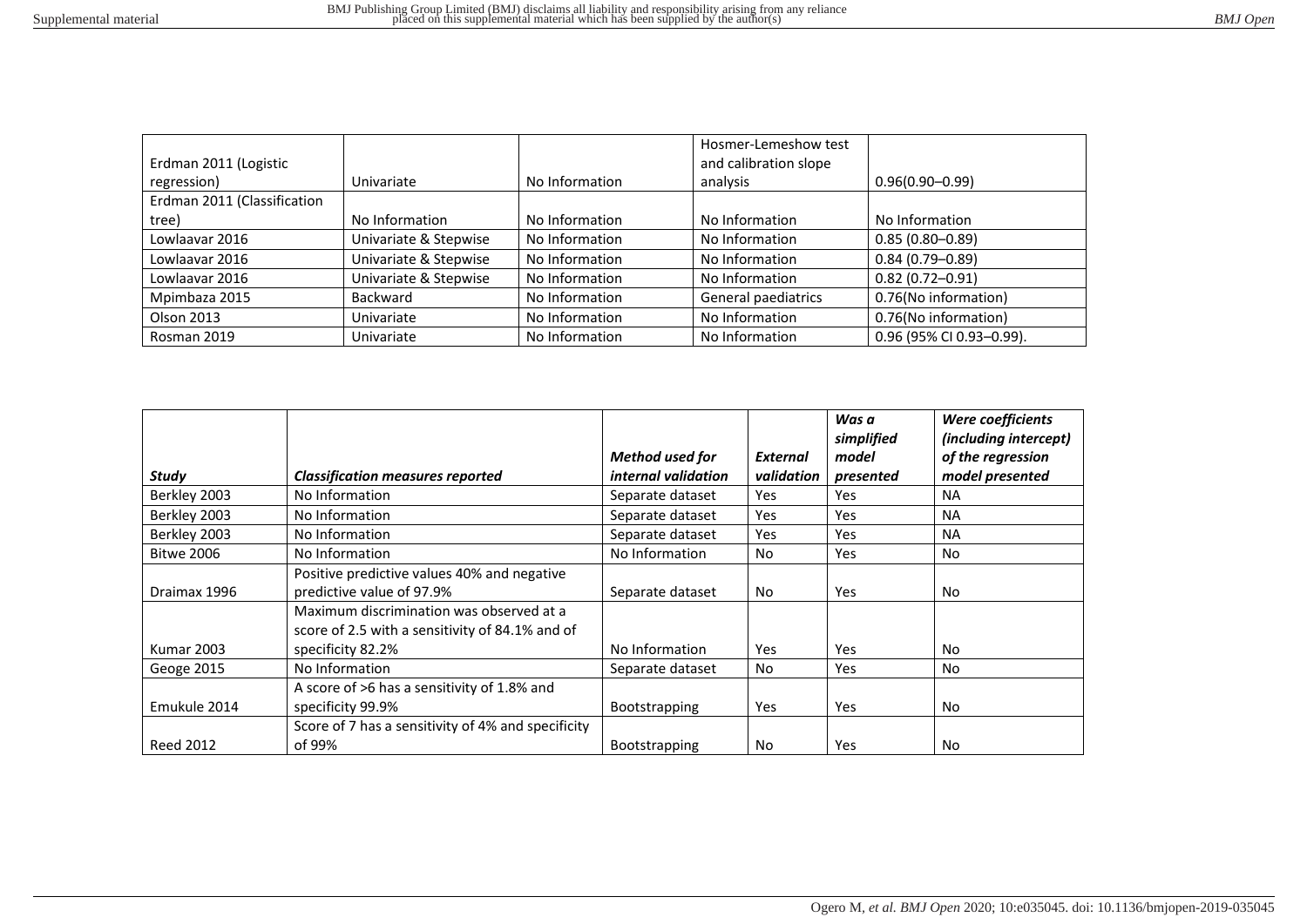| BM.I | Onen |
|------|------|
|------|------|

| <b>Reed 2012</b>      | Score of 6 has a sensitivity: 16% Specificity: 99% | Bootstrapping    | <b>Yes</b> | Yes | <b>No</b>  |
|-----------------------|----------------------------------------------------|------------------|------------|-----|------------|
|                       | a score of 8 has sensitivity of 57% and            |                  |            |     |            |
| <b>Hooli 2016</b>     | specificity of 88%                                 | No Information   | No         | Yes | Yes        |
|                       | positive predictive value 23.6%, positive          | Bootstrapping &  |            |     |            |
| Gallagher 2019        | predictive value 95.8%                             | separate dataset | No         | Yes | No.        |
|                       | LODS >=1, sensitivity was 85% and specificity      |                  |            |     |            |
| Helbok 2009           | was 63%                                            | No Information   | <b>Yes</b> | Yes | No.        |
|                       | sensitivity of 95.7% (95% CI: 78.1-99.9) and       |                  |            |     |            |
| Erdman 2011           | specificity of 88.8% (79.7–94.7) predicting        |                  |            |     |            |
| (Logistic regression) | death                                              | Boostrappling    | No         | Yes | No.        |
| Erdman 2011           | 100% sensitivity and 92.5% specificity for         | 10-fold cross    |            |     |            |
| (Classification tree) | predicting outcome                                 | validation       | No         | No. | No.        |
|                       | Sensitive: 0.83 (0.74–0.92), Specificity: 0.76     |                  |            |     |            |
| Lowlaavar 2016        | $(0.73 - 0.78)$                                    | No Information   | <b>No</b>  | No. | <b>Yes</b> |
|                       | Sensitive: 0.80 (0.70-0.90), Specificity: 0.76     |                  |            |     |            |
| Lowlaavar 2016        | $(0.74 - 0.79)$                                    | No Information   | No         | No. | Yes        |
|                       | Sensitive: 0.82 (0.72-0.91), Specificity: 0.71     |                  |            |     |            |
| Lowlaavar 2016        | $(0.68 - 0.73)$                                    | No Information   | <b>No</b>  | No. | Yes        |
| Mpimbaza 2015         | No Information                                     | Separate dataset | No         | Yes | No.        |
|                       | sensitivity: 0.44, specificity: 0.86, PPV: 0.18,   |                  |            |     |            |
| <b>Olson 2013</b>     | NPV: 0.96 for a cut-off of 4                       | No Information   | <b>No</b>  | Yes | No.        |
|                       | PEWS-RL of >=3, sensitivity was 96.2%, and         |                  |            |     |            |
| Rosman 2019           | specificity was 87.3%                              | No Information   | No         | Yes | No         |

|              | Number of<br>predictors in final |                                      | Are there<br>laboratory-<br>based | <b>Handling of</b><br>continuous | Events<br>per<br>variable |
|--------------|----------------------------------|--------------------------------------|-----------------------------------|----------------------------------|---------------------------|
| Study        | model                            | <b>Predictors in the final model</b> | predictors                        | predictors                       |                           |
|              |                                  | Severe anaemia, Jaundice,            |                                   |                                  |                           |
|              |                                  | Subcostal indrawing, Deep            |                                   |                                  |                           |
|              |                                  | breathing, prostrated with           |                                   |                                  | 6                         |
| Berkley 2003 | 10                               | seizures, prostrated without         | No                                | <b>NA</b>                        |                           |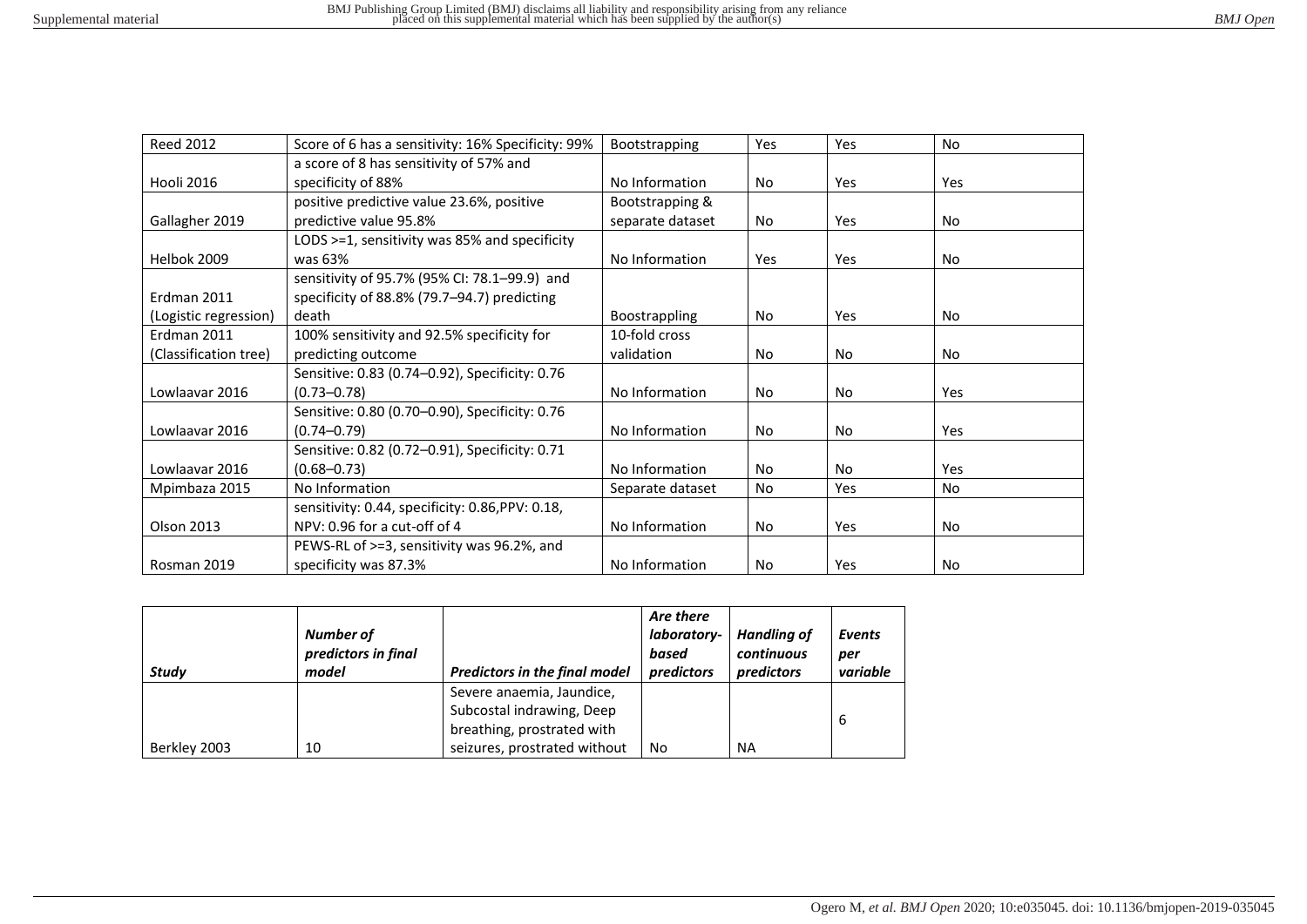|  | <b>BMJ</b> Open |
|--|-----------------|
|--|-----------------|

|                   |   | seizures, Impaired            |           |                 |          |
|-------------------|---|-------------------------------|-----------|-----------------|----------|
|                   |   | consciousness with seizures,  |           |                 |          |
|                   |   | Impaired consciousness        |           |                 |          |
|                   |   | without seizures, Axillary    |           |                 |          |
|                   |   | temperature <36 °C, Axillary  |           |                 |          |
|                   |   | temperature > 39 °C           |           |                 |          |
|                   |   | Jaundice, Subcostal           |           |                 |          |
|                   |   | indrawing, Prostrated with    |           |                 |          |
|                   |   | seizures, Prostrated without  |           |                 |          |
|                   |   | seizures, Impaired            |           |                 |          |
|                   |   | consciousness with seizures,  |           |                 | 24.125   |
|                   |   | Impaired consciousness        |           |                 |          |
|                   |   | without seizures, Wasting,    |           |                 |          |
| Berkley 2003      | 8 | Kwashiorkor                   | <b>No</b> | <b>NA</b>       |          |
|                   |   | History >7 days, Prostrated   |           |                 |          |
|                   |   | with seizures, Prostrated     |           |                 |          |
|                   |   | without seizures, Impaired    |           |                 |          |
|                   |   |                               |           |                 |          |
|                   |   | consciousness with seizures,  |           |                 |          |
|                   |   | Impaired consciousness        |           |                 | 20.33333 |
|                   |   | without seizures, Axillary    |           |                 |          |
|                   |   | temperature <36 °C, Axillary  |           |                 |          |
|                   |   | temperature > 39 °C,          |           | Dichotomized    |          |
| Berkley 2003      | 9 | Wasting, Kwashiorkor          | No        | History         |          |
|                   |   | Age(<12, >=12months),         |           |                 |          |
|                   |   | <b>Brachial</b>               |           |                 |          |
|                   |   | Perimeter(<=115mm,            |           |                 |          |
|                   |   | >115mm), State of             |           |                 |          |
|                   |   | consciousness(Unconscious,    |           |                 | 8.25     |
|                   |   | Aware), Infectious            |           |                 |          |
|                   |   | diagnosis(Acute respiratory   |           | Dichotomized    |          |
|                   |   | infection, Malaria,           |           | <b>Brachial</b> |          |
|                   |   | Gastroenteritis, Septicemia / |           | perimeter &     |          |
| <b>Bitwe 2006</b> | 8 | bacteremia, Other infections) | No        | Age             |          |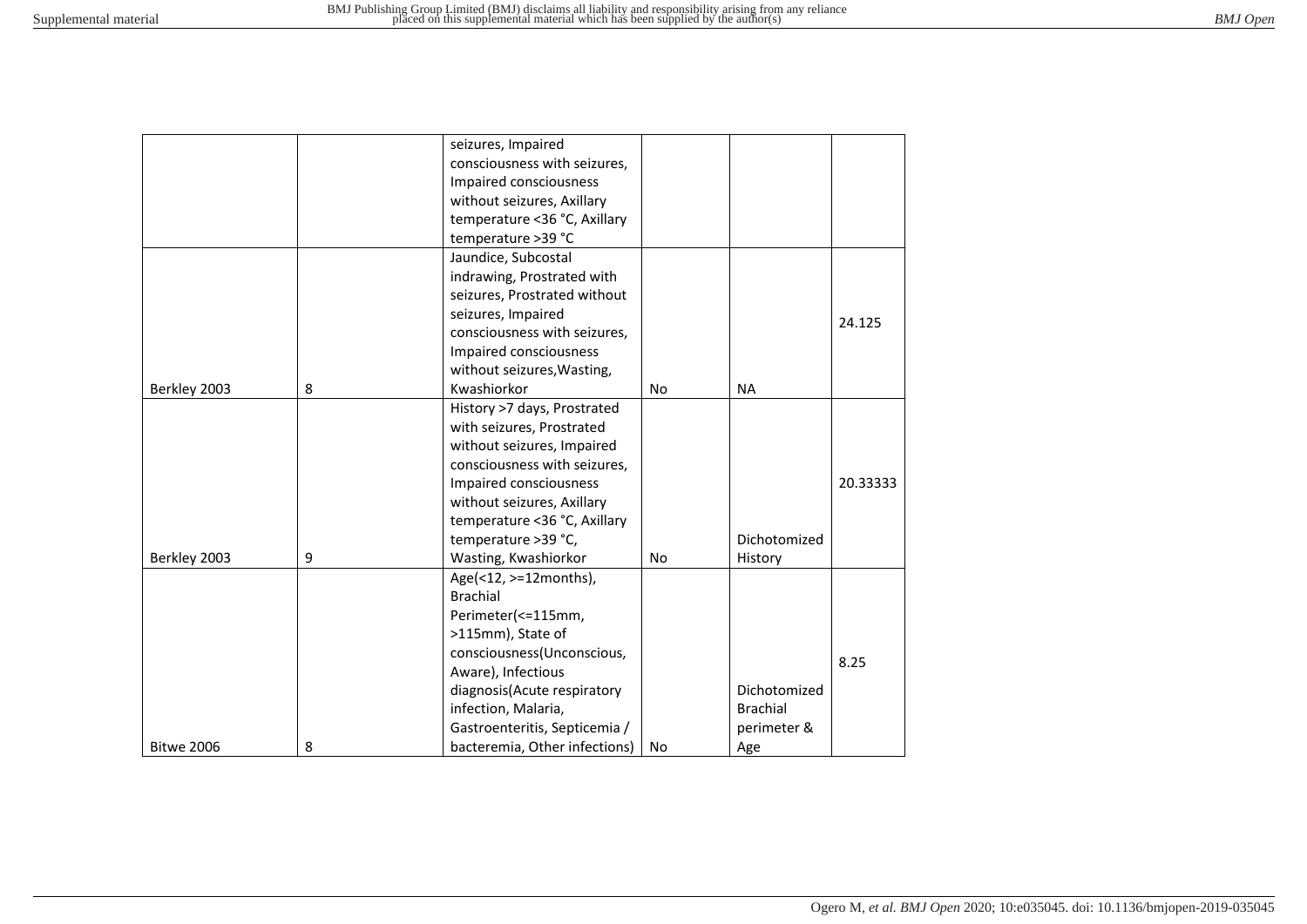|                   |    | MUAC, edema, Serum                |           |               | 49       |
|-------------------|----|-----------------------------------|-----------|---------------|----------|
| Draimax 1996      | 4  | albumin, Transthyretin            | Yes       | <b>MUAC</b>   |          |
|                   |    | Temperature(Normal,               |           |               |          |
|                   |    | Abnormal), Heart                  |           |               |          |
|                   |    | rate(Normal, Abnormal),           |           |               |          |
|                   |    | Respiratory rate(Normal,          |           |               |          |
|                   |    | Abnormal), Systolic blood         |           |               |          |
|                   |    | pressure(Normal, Abnormal),       |           |               | 4.888889 |
|                   |    | Capillary refill time(Normal,     |           |               |          |
|                   |    | Abnormal),                        |           |               |          |
|                   |    | Consciousness(Normal,             |           | Dichotomized  |          |
|                   |    | Abnormal), Age(≥60, ≥12 to        |           | most          |          |
| <b>Kumar 2003</b> | 9  | $<$ 60, $\geq$ 1to $<$ 12, $<$ 1) | <b>No</b> | variables     |          |
|                   |    | Temperature(≤37, >37),            |           |               |          |
|                   |    | Heart rate(<80 bpm, ≥80 to        |           |               |          |
|                   |    | <105 bpm, ≥220 bpm),              |           |               |          |
|                   |    | Capillary refill time(≥2sec,      |           |               |          |
|                   |    | <2sec), Conscious                 |           |               |          |
|                   |    | level(prostrate, coma),           |           |               | 28.63636 |
|                   |    | Respiratory distress, Lung        |           |               |          |
|                   |    | crepitations, Severe pallor,      |           | multivariable |          |
|                   |    | Weak pulse, Weight(<6 kg,         |           | fractional    |          |
| Geoge 2015        | 11 | 6-8 kg), Deep breathing           | No        | polynomials   |          |
|                   |    | Lab confirmed malaria,            |           |               |          |
|                   |    | Weight for age(Low, Very          |           |               |          |
|                   |    | Low), Dehydration,                |           |               |          |
|                   |    | Unconscious, Unable to            |           |               |          |
|                   |    | drink/breastfeed, Night           |           |               |          |
|                   |    | sweats, Chest wall in-            |           |               | 24.22222 |
|                   |    | drawing, Interaction              |           |               |          |
|                   |    | between malaria and chest         |           | Categorized   |          |
|                   |    | wall in-drawing, A.V.P.U          |           | weight for    |          |
| Emukule 2014      | 9  | scale - Not alert                 | Yes       |               |          |
|                   |    |                                   |           | age           |          |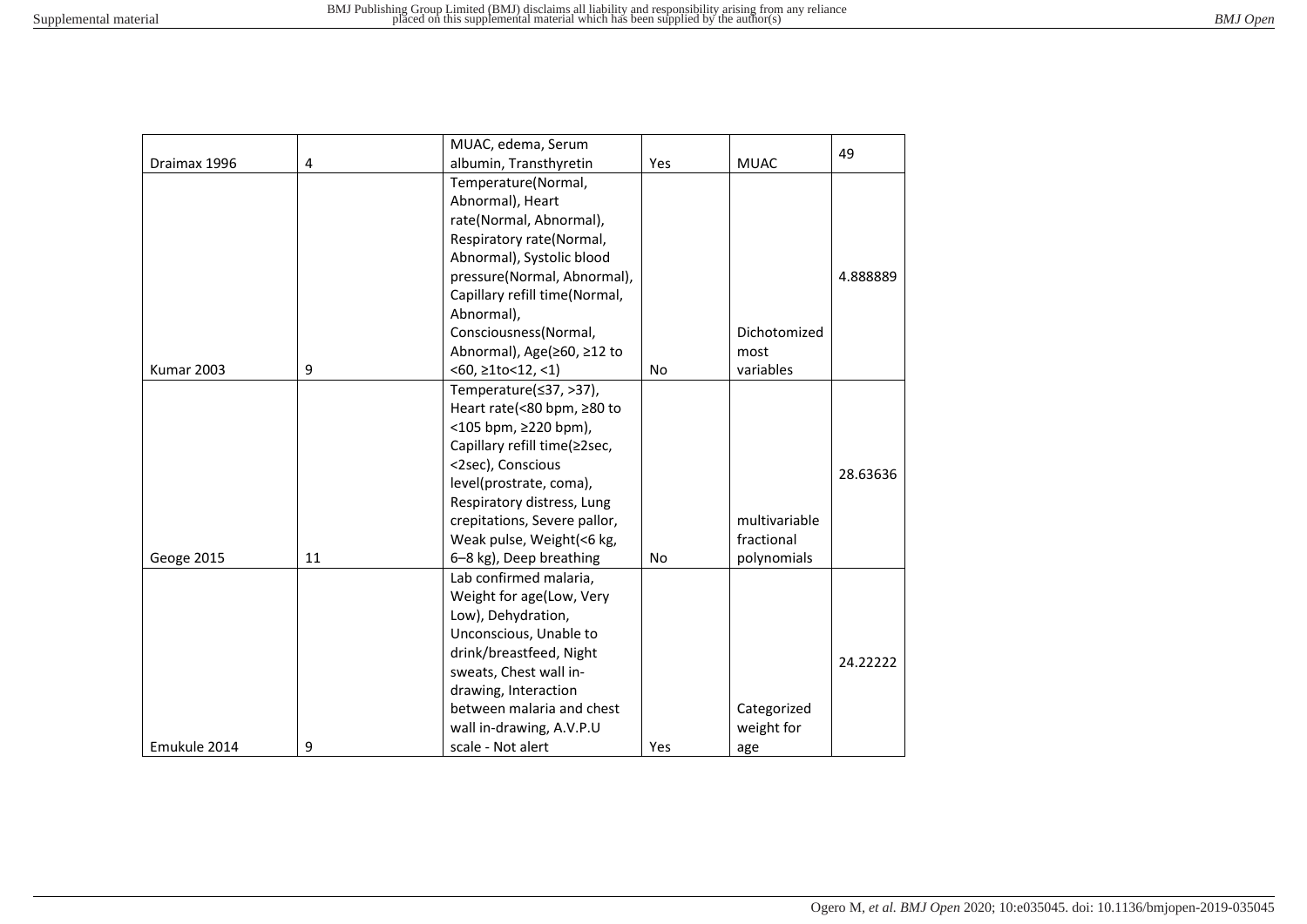| <b>Reed 2012</b> | $\overline{7}$ | Oxygen saturation <90%,<br>Chest indrawing, Wheezing,<br>Refusing feeds, HIV<br>classification(Severe, Mild or<br>moderate), IMCI age<br>group(<2 months, $3-12$<br>months)                                                                                                                                                                                     | <b>No</b> |                                                 | 37.85714 |
|------------------|----------------|-----------------------------------------------------------------------------------------------------------------------------------------------------------------------------------------------------------------------------------------------------------------------------------------------------------------------------------------------------------------|-----------|-------------------------------------------------|----------|
| <b>Reed 2012</b> | 5              | Oxygen saturation <90%,<br>Chest indrawing, Wheezing,<br>Refusing feeds, Weight for<br>age(Low (<= -2 z-score), Very<br>Low $(<= -3$ z-score))                                                                                                                                                                                                                  | No        | Categorized<br>weight for<br>age                | 6.6      |
| Hooli 2016       | 5              | Oxygen<br>saturation(moderate,<br>severe), MUAC(moderate,<br>severe), Gender, Wheeze,<br>Consciousness                                                                                                                                                                                                                                                          | <b>No</b> | Categorized<br>MUAC and<br>Oxygen<br>saturation | 92.8     |
| Gallagher 2019   | 12             | Age(1-11, 12-59), sex,<br>Unresponsiveness and/or<br>deep breathing(Deep<br>breathing, but alert,<br>Unresponsive but no deep<br>breathing, Unresponsive and<br>deep breathing), cough,<br>grunting, hypoxemia, length<br>of illness(0-2, 3-5, >5),<br>Weight-for-height z-<br>score(Very low (< -3), Low ( $\ge$<br>$-3$ to < -2), Normal-high ( $\ge$ -<br>2) | No        | Categorized<br>most<br>variables                | 10       |
| Helbok 2009      | 8              | Convulsion, vomiting, deep<br>breathing, intercostal<br>recession, Coma,                                                                                                                                                                                                                                                                                        | Yes       | <b>NA</b>                                       | 125.5    |